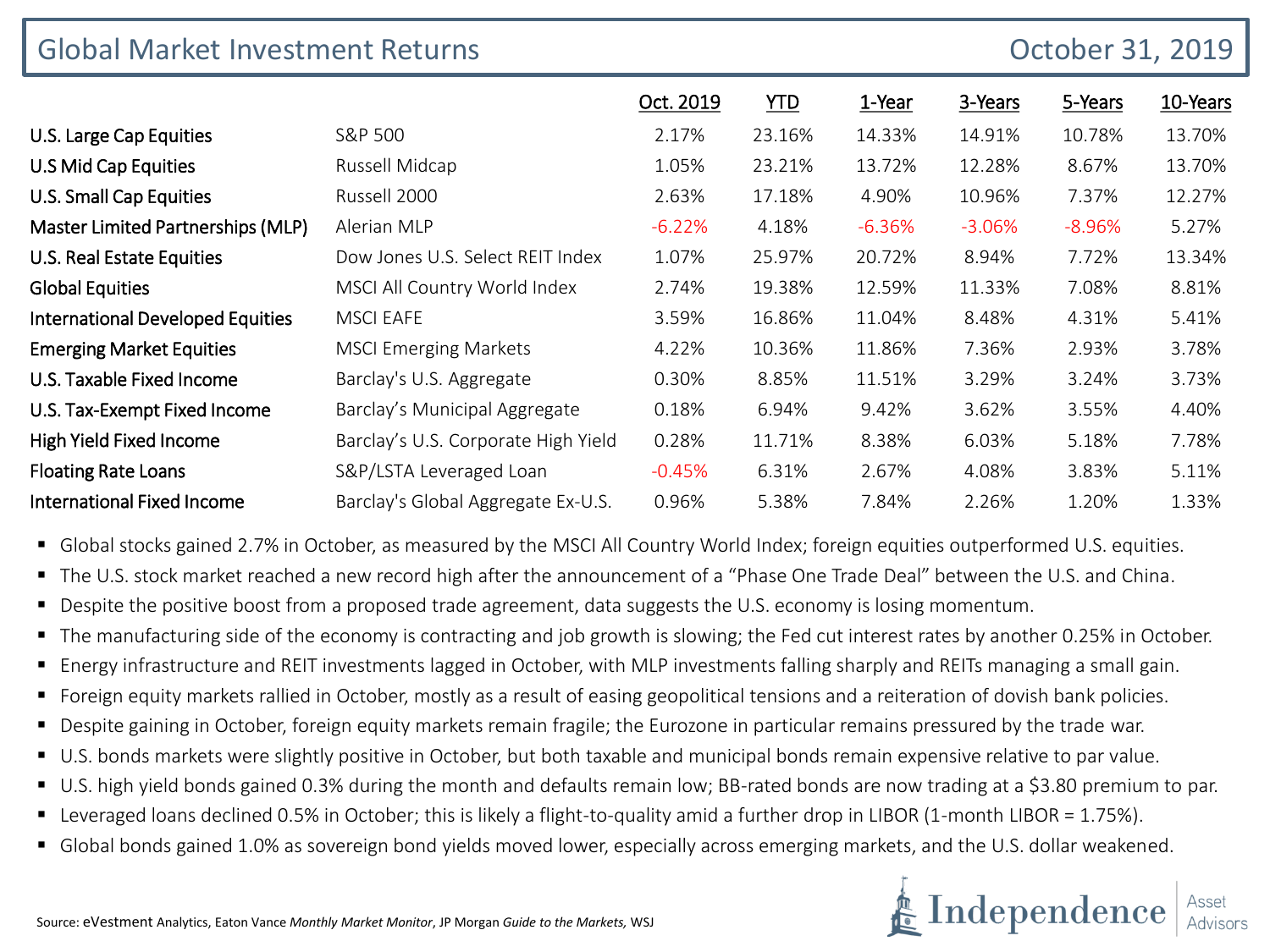#### Economic Update

- Canada's decision to hold steady on rates makes it stand out among its international peers.
- As of October, more than 35 central banks in developed and emerging markets have eased their monetary policies.
- Canada will monitor its sources of strength in upcoming rate decisions, notably consumer spending and housing markets.
- The decision to hold rates steady was predicated on a near-target inflation rate, and a surprisingly strong annualized 3.7% second quarter GDP growth rate (guidance for the second half is lower at a 1.3% annualized GDP growth rate.)

### Interest Rate Update

The Bank of Canada announced no change to its benchmark interest rate when it met in late October, holding steady at 1.75%. With this monetary policy decision, the Canadian central bank is positioning itself as an exception among other developed economies that have already begun to respond to a weakening world economy by lowering their key overnight interest rates.



Source: www.xe.com